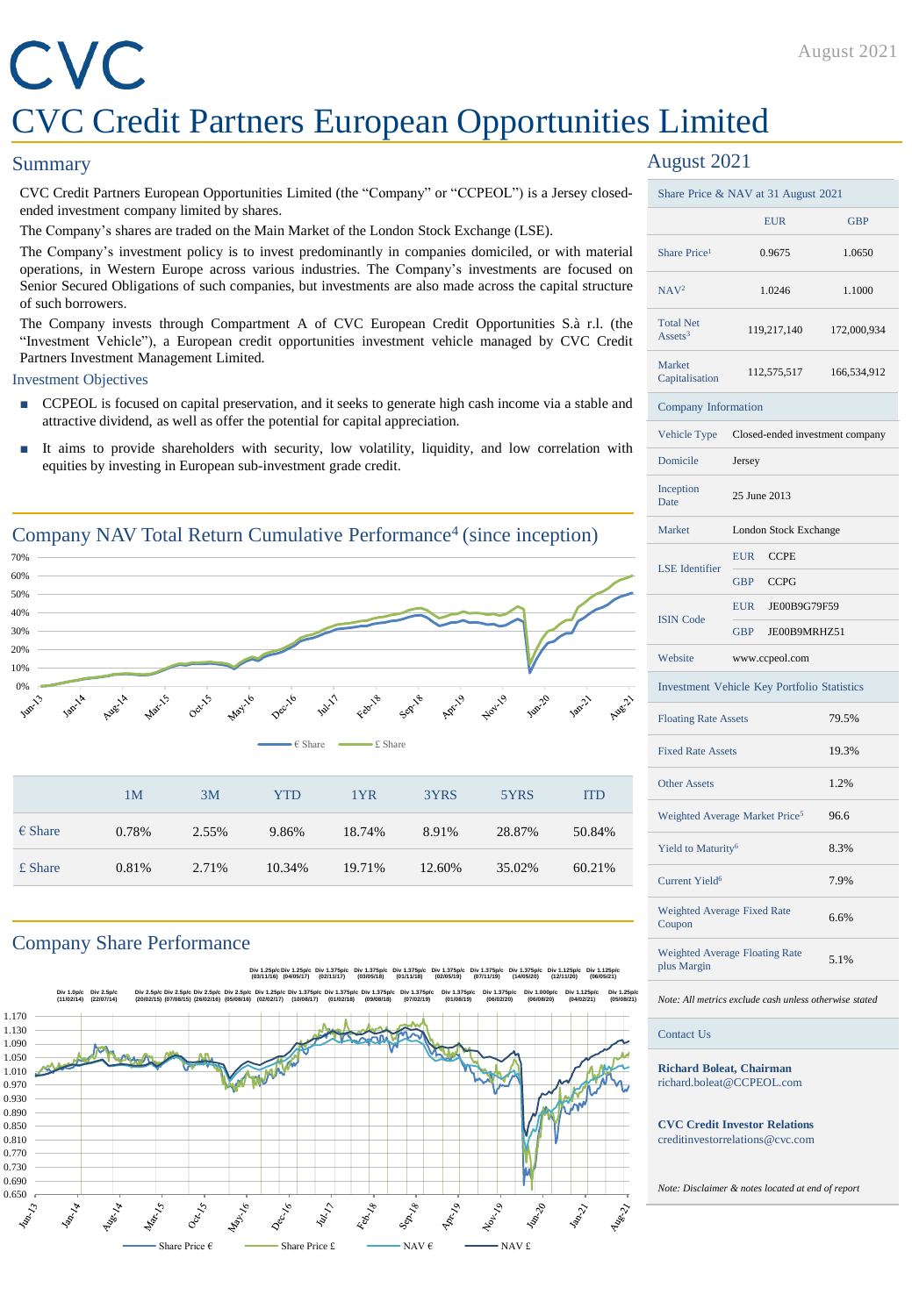# CVC CVC Credit Partners European Opportunities Limited

#### Portfolio Manager



#### **Pieter Staelens** Managing Director *19 years experience*

Pieter joined CVC Credit in 2018. Pieter joined from Janus Henderson Investors in London where he was involved in various High Yield strategies and a credit long/short strategy. Prior to this, Pieter was at James Caird Asset Management, CQS, Remus Partners and Bear Stearns. Pieter is a graduate of the Université Catholique de Louvain in Belgium. He also holds an MSc in Finance, Economics and Econometrics from the Cass Business School and an MBA from the University of Pennsylvania.

#### Market and Portfolio Commentary

August was a fairly steady month in financial markets as US equity markets hit a new all time high at the end of the month. There was some nervousness mid-month ahead of Jackson Hole, and fear around tapering. However, Fed Chairman Powell's dovish tone gave risk assets a boost into month end. We saw some weakness in commodities though and crude was down for the first time since March as the spread of the Delta variant and softening macro data made investors question the pace of the recovery. On the flipside, we saw signs of progress on the Biden administration's economic agenda as the US Senate passed the \$550bn infrastructure package.

#### *European Sub Investment Grade Highlights*

Total loan issuance during the month of August was €0.3bn, compared to €2.2bn same month last year. August tends to be a quieter month due to summer holidays however last year saw higher activity as the leverage market caught up on lost ground earlier in the year. The year-to-date ("YTD") loan issuance now stands at €95.6bn, considerably more than the €47.6bn issuance we saw in the first eight months of 2020. On the High Yield side, we saw €1.3bn of bond issuance during the month, bringing YTD issuance to €86.8bn.<sup>a</sup>

The Credit Suisse Western European Leveraged Loan Index return, hedged to Euro, was at +0.48% for the month, which brings YTD returns to +3.45%. Defensives (+0.46%) marginally underperformed cyclicals (+0.50%). CCCs underperformed all other rating categories at -0.61% while BBs returned +0.35%, single Bs +0.50% and unrated companies +0.79%. As at the end of August, the 3-year discount margin on the index was 405bps.

The Credit Suisse Western European High Yield Index, hedged to Euro, was up 0.36% for the month bringing YTD returns to +3.98%. b

In the month of August, the performing book was thematically characterized by optimization. With continued strength in the secondary market, we took advantage of demand across tightly-trading names and rotated into opportunities that offered more attractive current income. We reduced two term loan positions trading at recent tights, and with continued strength in the high yield market, reduced or exited four bond positions throughout the month. With this capital, we added three new names to the performing book in the primary market. The primary market continues to offer attractive pricing relative to where certain names with similar risk profiles trade in secondary, and we took advantage of the opportunity. Additionally, we topped up on an existing position trading at a discount, and also swapped out of a newly-issued healthcare bond into the issuer's pari-passu term loan, capturing an attractive spread differential. As of August close, performing credit (including cash) was 43.9% of the portfolio, trading at a weighted average price of 99.9 and a YTM of 4.4%, whilst delivering a 4.4% cash yield to the portfolio.

The credit opportunities book was similarly active in the month of August despite the late-summer market slowdown. We continue to have success in deploying capital into credit opportunities despite compression in stressed credit markets globally. During the month, we reduced exposure in a bond backing a company that is being acquired, while also taking advantage of liquidity in a less-liquid bond that becomes callable in the near term. We deployed this capital into two new credit opportunities names during the month; one in the primary market, and the other in secondary. Both new names are well-known to the global CVC Credit platform and offer attractive income at comfortable attachment points. We also added to an existing position at an attractive price that resulted from technical market pressure, which has since subsided. As of August close, credit opportunities was 56.1% of the portfolio, trading at a weighted average price of 94.1 and a YTM of 8.6%, whilst delivering a 7.4% cash yield to the portfolio.

Across the entire portfolio, as of August month end, the weighted average market price was 96.6, trading at a YTM of 8.3%, and delivering 7.9% cash yield (on a levered basis) versus a weighted average price of 93.6, YTM of 7.0% and cash yield of 6.6% as of December 2020. Floating rate instruments comprised 79.5% of the portfolio. Senior Secured 79.8%. The portfolio had a cash position of -1.8% (including leverage) with leverage at 1.3x assets.

The fund continues to build on year-to-date outperformance against relevant benchmarks. Our active trading and primary market pulse have ensured that the performing book is well-positioned to continue to generate strong income, and we continue to have success deploying into credit opportunities while maintaining convexity. With a significant amount of primary market supply anticipated this autumn, we remain diligent in our proven investment approach in an effort to ensure continued outperformance.

#### **Commentary Sources:**

- <sup>a</sup> LCD, an offering of S&P Global Market Intelligence September 2021
- <sup>b</sup> Credit Suisse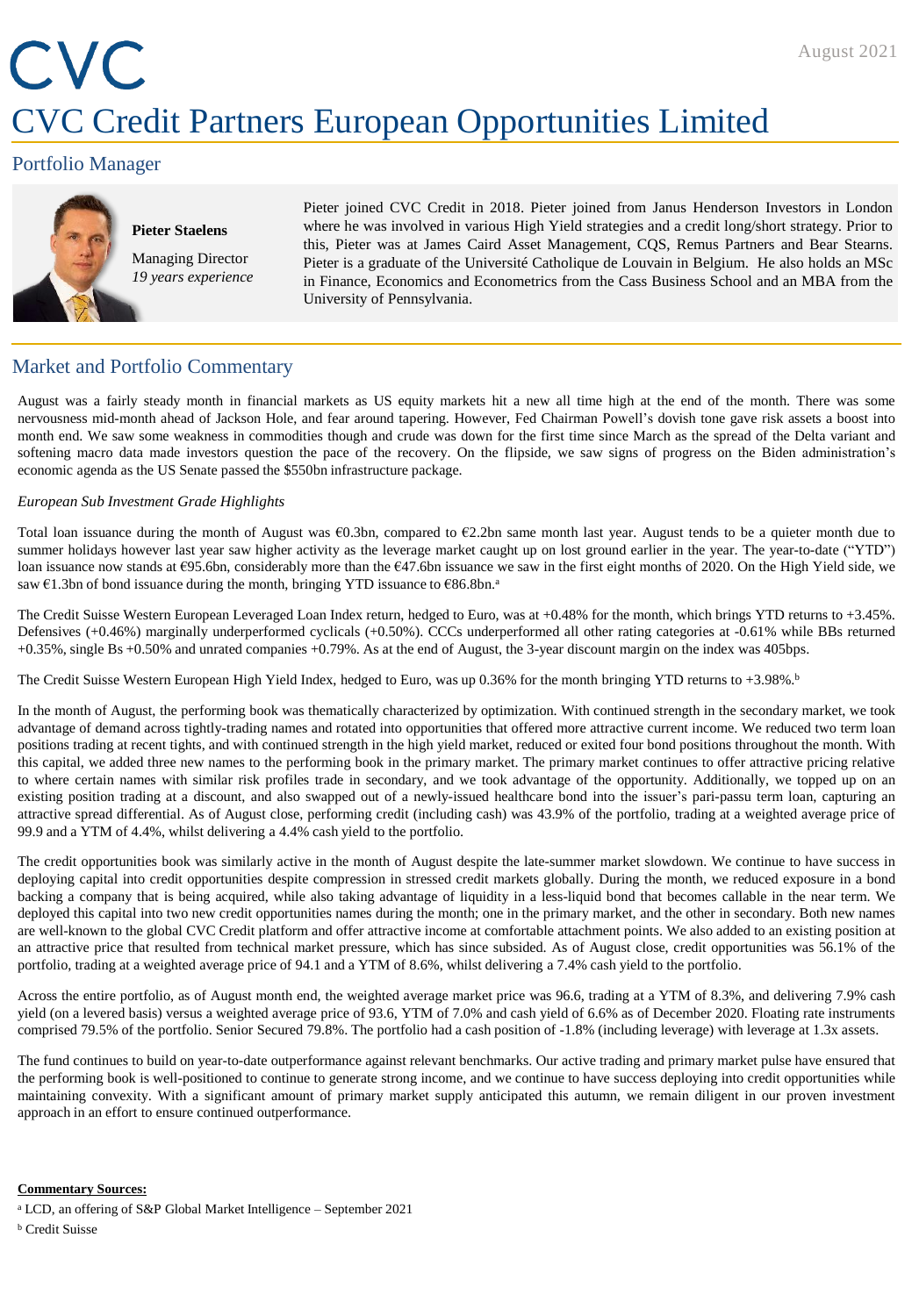# CVC

### CVC Credit Partners European Opportunities Limited

#### Investment Vehicle Portfolio Statistics<sup>3</sup> as at 31 August 2021

| Top 5 Issuers                       |                                                                                                   |                                        |                                                      |                                 |        |
|-------------------------------------|---------------------------------------------------------------------------------------------------|----------------------------------------|------------------------------------------------------|---------------------------------|--------|
| <b>Issuer</b>                       | % of Gross Assets                                                                                 | Industry                               |                                                      | Country                         |        |
| Doncasters                          | 4.9%                                                                                              | Diversified/Conglomerate Manufacturing |                                                      | <b>United Kingdom</b>           |        |
| Colouroz                            | 3.6%                                                                                              | Chemicals, Plastics and Rubber         |                                                      | Germany                         |        |
| Civica                              | 3.4%                                                                                              | Electronics                            |                                                      | <b>United Kingdom</b>           |        |
| European Camping Group              | 2.7%                                                                                              | Leisure                                |                                                      | France                          |        |
| D&G                                 | 2.4%                                                                                              | <b>Financial Intermediaries</b>        |                                                      | <b>United Kingdom</b>           |        |
| <b>Industry Exposure</b>            | MV(%)                                                                                             | <b>Currency Exposure</b>               | MV (%)                                               | RepRisk ESG Rating <sup>7</sup> | MV (%) |
|                                     | Healthcare & Pharmaceuticals<br>Hotels, Motels, Inns and Gaming                                   |                                        |                                                      | <b>AAA</b>                      | 40.6%  |
| 16%<br>28%                          | Chemicals, Plastics and Rubber<br>■Cargo Transport                                                | 25%                                    | AA                                                   | 34.9%                           |        |
| 10%                                 | <b>Electronics</b><br>Retail Stores                                                               |                                        | EUR<br>$\Box$ GBP                                    | $\mathbf{A}$                    | 12.0%  |
| 496 496 596 596 598 598<br>8%<br>6% | $\label{thm:thm:main} \blacksquare \textsc{Diversified/Conglomerate}$<br>Manufacturing<br>Finance | 60%<br>15%                             | $\blacksquare$ USD                                   | <b>BBB</b>                      | 5.4%   |
|                                     | <b>Telecommunications</b><br><b>Business Services</b>                                             |                                        |                                                      | <b>BB</b>                       | 1.6%   |
|                                     | Diversified/Conglomerate Service<br>$\blacksquare$ Other                                          |                                        |                                                      | $\bf{B}$                        | 0.0%   |
| Geographic Exposure                 | MV(%)                                                                                             | <b>Asset Exposure</b>                  | MV (%)                                               | <b>CCC</b>                      | 0.0%   |
| 13%                                 | $\blacksquare$ UK                                                                                 | 11%                                    | Loans (1st Lien)                                     | CC                              | 0.0%   |
| 21%<br>4%                           | $\blacksquare$ U.S.<br>$\blacksquare$ Netherlands                                                 | $\geq 2\%$<br>4%<br>7%                 | ■ Senior Secured<br><b>Bonds</b><br>Loans (2nd Lien) | $\mathbf C$                     | 0.0%   |
| 11%<br>20%                          | $\blacksquare$ France<br>$\blacksquare$ Germany                                                   | 63%<br>17%                             | ■ Structured                                         | D                               | 0.0%   |
| 12%<br>16%                          | $\blacksquare$ Spain<br>$\blacksquare$ Luxembourg                                                 |                                        | $\blacksquare$ Cash<br>$\blacksquare$ Other          | <b>NR</b>                       | 5.6%   |
|                                     | $\blacksquare$ Other                                                                              |                                        |                                                      | Total                           | 100.0% |

#### Look Through Reporting6,8 as at 31 August 2021

| <b>Rating Exposure</b> |                                      |                  |        |
|------------------------|--------------------------------------|------------------|--------|
| Rating                 | Average Spread Duration <sup>9</sup> | MV(E)            | MV (%) |
| <b>BB</b>              | 7.43                                 | 8.9 <sub>m</sub> | 2%     |
| B                      | 4.34                                 | 260.1m           | 61%    |
| <b>CCC</b>             | 2.94                                 | 110.1m           | 26%    |
| NR.                    | 4.09                                 | 44.4m            | 10%    |
|                        | <b>Interest Rate Exposure</b>        |                  |        |
| <b>Type</b>            | Duration                             | MV(E)            | MV(%)  |
| Floating               | 0.16                                 | 336.7m           | 80%    |
| Fixed                  | 3.38                                 | 81.7m            | 19%    |
| Warrants               | 0.00                                 | 5.0 <sub>m</sub> | 1%     |

| <b>FX</b> Exposure |        |       |  |  |
|--------------------|--------|-------|--|--|
| Currency           | MV(E)  | MV(%) |  |  |
| <b>EUR</b>         | 254.9m | 60%   |  |  |
| <b>GBP</b>         | 63.6m  | 15%   |  |  |
| USD                | 105.0m | 25%   |  |  |

#### **Notes & Assumptions:**

- The sum of the market values may be larger than the NAV due to the effect of the investment vehicle leverage facility
- All duration and yield calculations are based on assets outstanding to maturity (no call or amortisation assumptions)
- Duration is calculated using the DURATION function in Excel, and includes approximations for interest rate duration for floating rate assets
- Rating is based on the average corporate rating from S&P and Moody's
- Certain assets such as CLO equity tranches are assumed to have zero spread and interest rate duration
- The duration for non-equity CLO tranches is based on a WAL of 5 years after the end of the reinvestment period